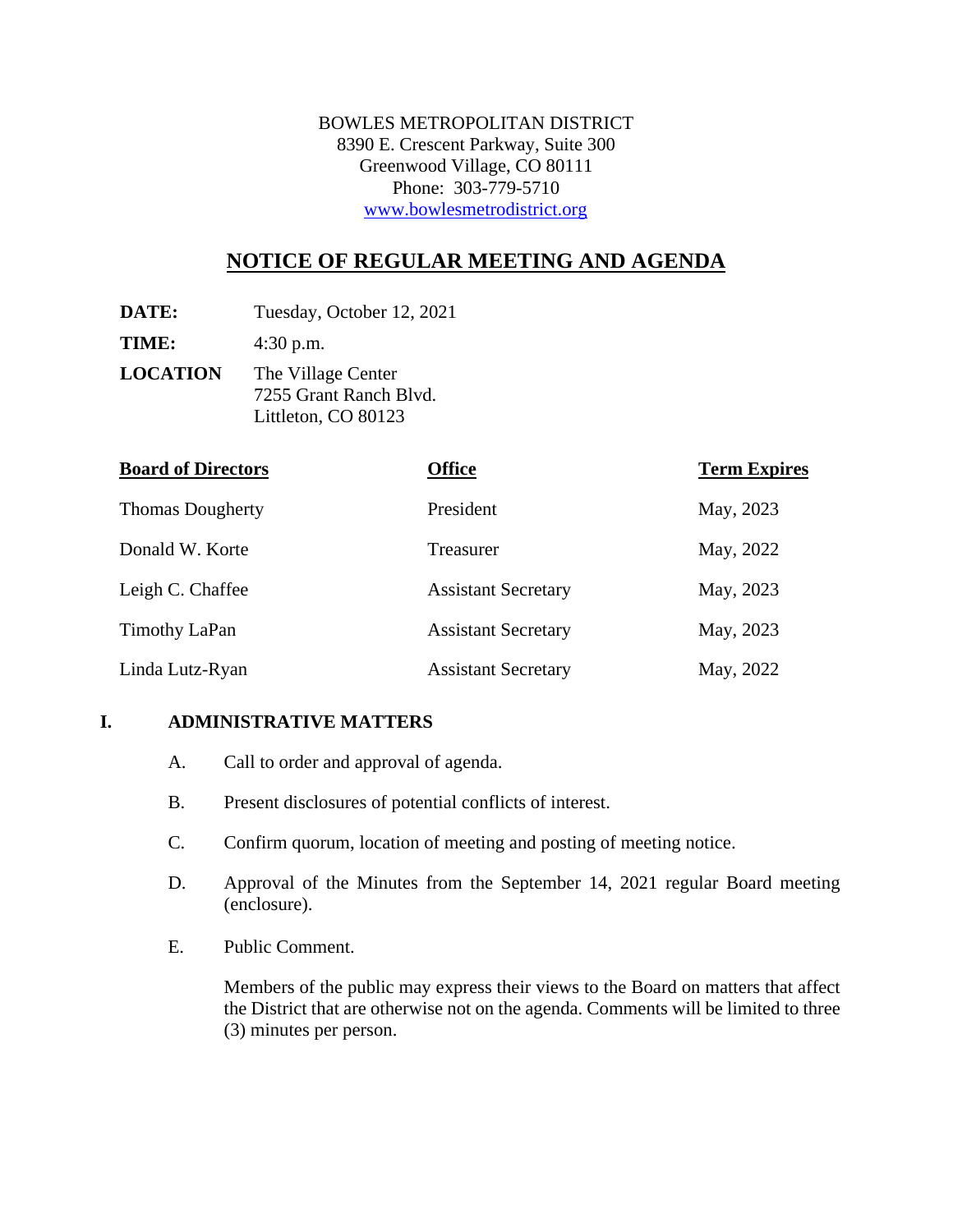#### **II. FINANCIAL MATTERS**

- A. Review and approve claims (to be distributed).
- B. Other.

#### **III. MANAGER MATTERS**

- A. Operational Updates and Action Items
	- 1. Landscape:
		- a. Work Order Summary (enclosure).
		- b. Irrigation Mapping.
		- c. Update on Hydro Systems KDI project.
		- d. Review Isthmus Park maintenance needs.
		- e. Review and consider approval of Designscapes proposal for sod installation on West Berry Avenue in the amount of \$2,197.50 (enclosure).
		- f. Review and consider approval of rock installation in the amount of \$9,201.00 (enclosure).
	- 2. Davey Tree:
		- a. General Update (enclosure).
		- b. Review and consider approval of 2022 Annual Plant Health Care Program in the amount of \$27,520.00 and Proposal for Fertilization of Street Trees in the amount of \$14,860 (enclosure).
		- c. Review and consider approval of 2022 Tree Pruning Proposal in the amount of \$65,835.00 (enclosure).
		- d. Review and consider approval of tree pruning at Blue Heron Park in the amount of \$6,600.00 (enclosure).
		- e. Review and consider approval of tree pruning at community entrances in the amount of \$13,610.00 (enclosure).
	- 3. Pond Management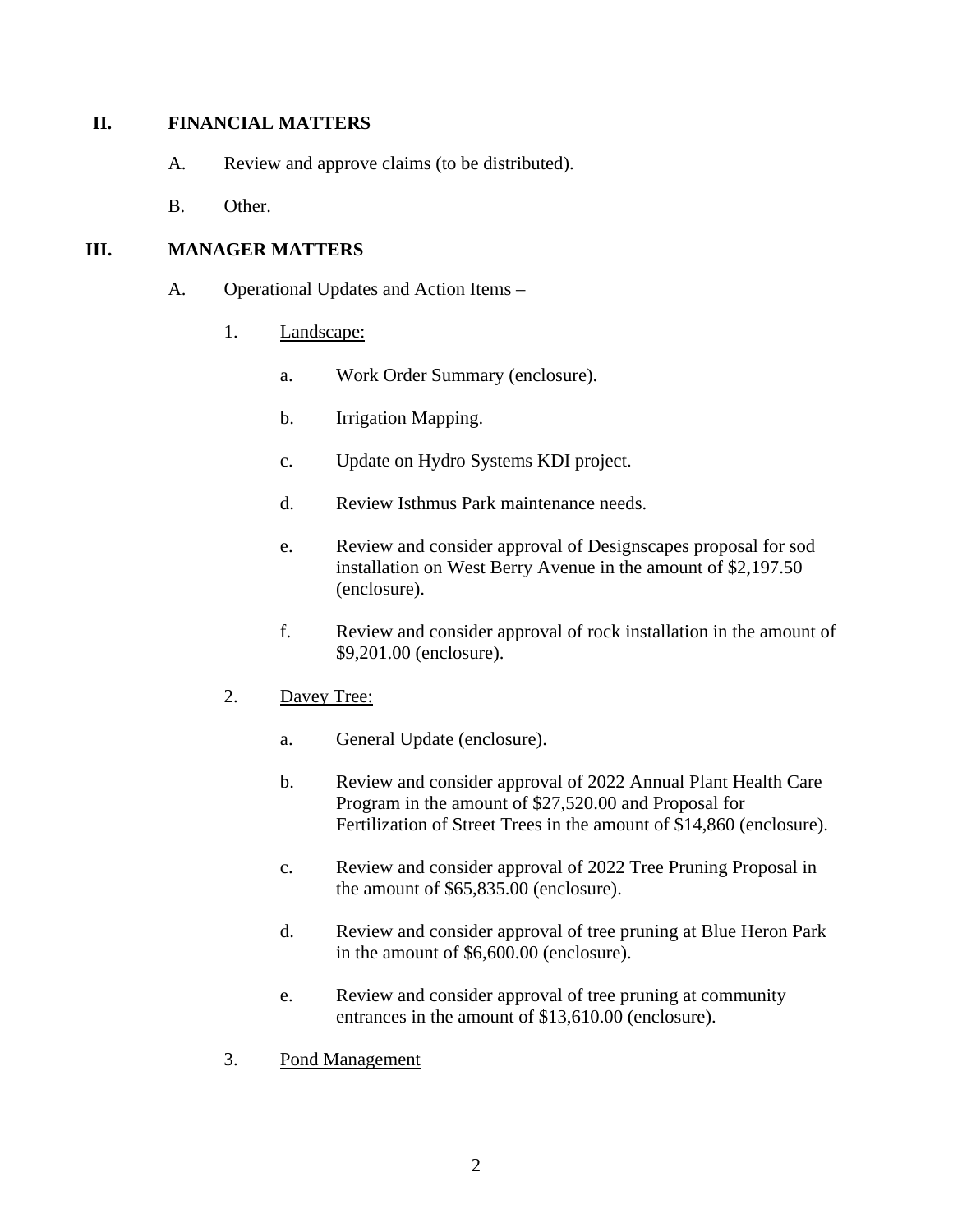- 4. Homestead Painting
	- a. Review and consider approval of proposal for fence installation of rail fence on S. Jay Circle and S. Ingalls St. in the amount of \$10,765.00 (enclosure).
	- b. Review and consider approval of proposal to paint wrought iron fence on west end of Isthmus Park in the amount of \$1,280.00 (enclosure).
- 5. Park Update:
	- a. Follow up regarding barbeque materials (enclosure).
	- b. Review and consider approval of CDR Construction LLC proposal to replace gazebo deck and structure in an amount between \$30,600 - \$41,150 (enclosure).
	- c. Review and ratify proposal to repair drainage issue on Blue Heron Park path in the amount of \$3,500.00 (enclosure).
	- d. Update on cleaning Sunset Park picnic tables (enclosure).

#### 6. Signage Update:

- a. Isthmus Park informational signs (enclosure).
- b. Park rules signs and review proposal from M Fish Graphics (enclosure).
- B. Other.
	- 1. Update on water monitoring box damaged by tree.

## **IV. LEGAL MATTERS**

- A. Review and consider approval of the Intergovernmental Agreement by and between Bowles Metropolitan District and Grant Water and Sanitation District for removal of plantings and use of joint easement (enclosure).
- B. Other.

## **V. DIRECTOR MATTERS**

- A. Review District logo (enclosure).
- B. Discuss roundabout maintenance responsibilities.